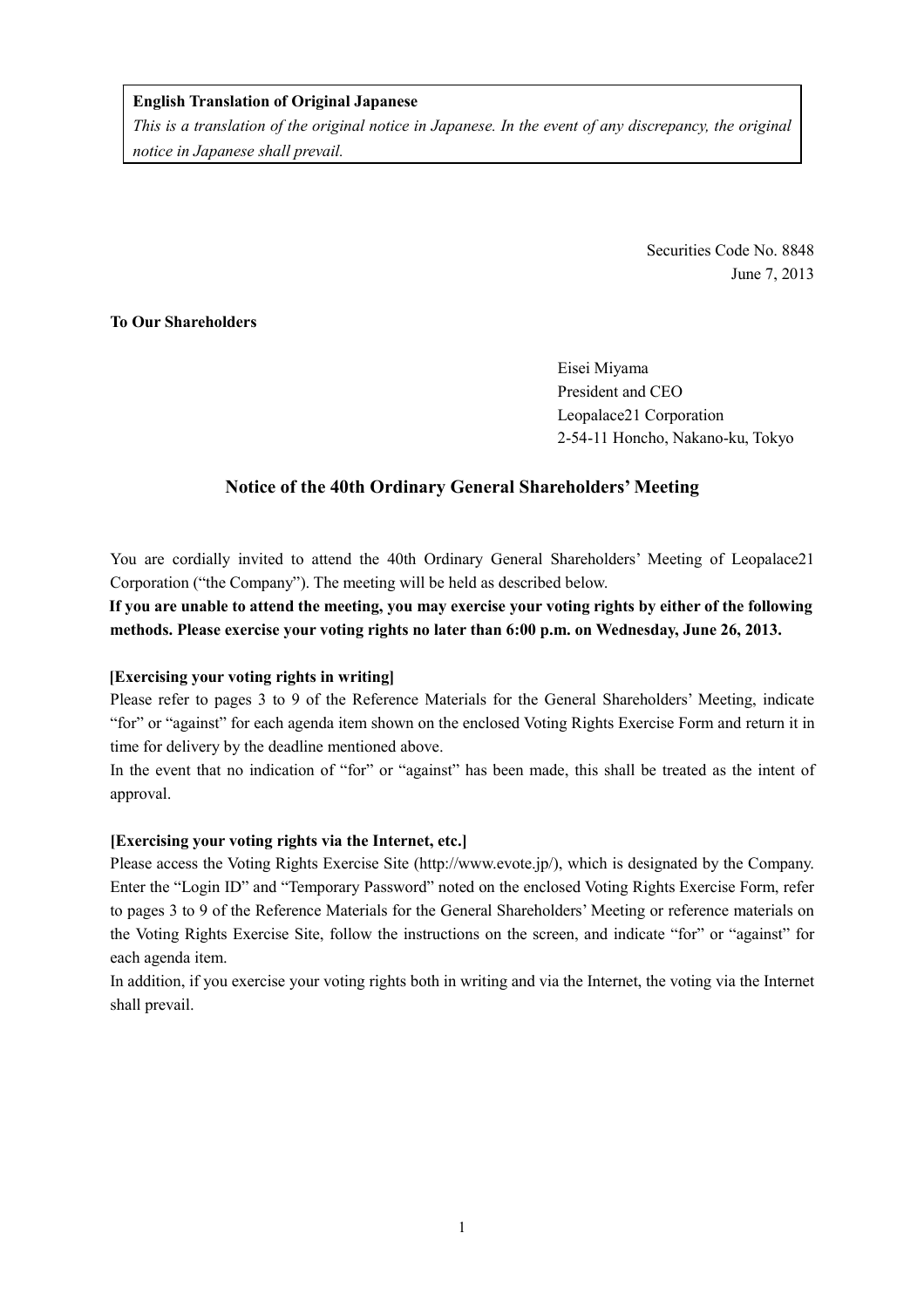#### **Details**

**1. Date and Time:** June 27, 2013 (Thursday), 10:00 a.m. (Reception will open at 9:00 a.m.) **2. Place:** Leopalace21 Corporation, Head Office, Event Hall on B1 floor 2-54-11 Honcho, Nakano-ku, Tokyo

# **3. Agenda for the Meeting Matters to be reported:**

- 1. Report on the Business Report, Consolidated Financial Statements, and Results of Audit of the Consolidated Financial Statements by the Accounting Auditor and the Audit & Supervisory Board for the 40th Fiscal Term (from April 1, 2012 to March 31, 2013)
- 2. Report on Non-consolidated Financial Statements for the 40th Fiscal Term (from April 1, 2012 to March 31, 2013)

## **Matters to be resolved**:

| <b>Proposal No. 1:</b> | Appointment of Eight (8) Directors                        |
|------------------------|-----------------------------------------------------------|
| <b>Proposal No. 2:</b> | Appointment of One $(1)$ Audit & Supervisory Board Member |

Note: For those attending the meeting in person, please present the enclosed Voting Rights Exercise Form at the reception desk.

Should any amendments be made to the Reference Materials for the General Shareholders' Meeting, the Business Report, Non-consolidated Financial Statements or Consolidated Financial Statements, such amendments will be posted on the Company website (please refer to the URL below).

Trust banks and other nominee shareholders (including standing proxies) who have applied in advance to use the electronic voting platform operated by ICJ, Inc. (a joint-venture company established by Tokyo Stock Exchange, Inc. and others) may use this platform other than voting via the Internet to electronically exercise voting rights for the Company's General Shareholders' Meeting.

Pursuant to the relevant laws and regulations and the provision of Article 14 of the Articles of Incorporation, "Notes Regarding Consolidated Financial Statements" and "Notes Regarding Non-consolidated Financial Statements" are posted on the Company website (please refer to the URL below), and are not provided in the attached documents to the Notice of the Ordinary General Shareholders' Meeting. Consequently, the documents attached to the Notice consist of part of the Consolidated Financial Statements and Non-consolidated Financial Statements that were audited by the Audit & Supervisory Board Members and the Accounting Auditor in preparing their audit reports.

#### http://www.leopalace21.co.jp/ir/

- On the day of the General Shareholders' Meeting, officers and staffs of the Company will be dressed "cool-biz" style, or in suits without neckties, in order to contribute to electricity savings with respect to air-conditioning. We invite all shareholders to dress casually.
- We would like to seek shareholders' understanding that an informal meet and greet and distribution of small gifts are not planned.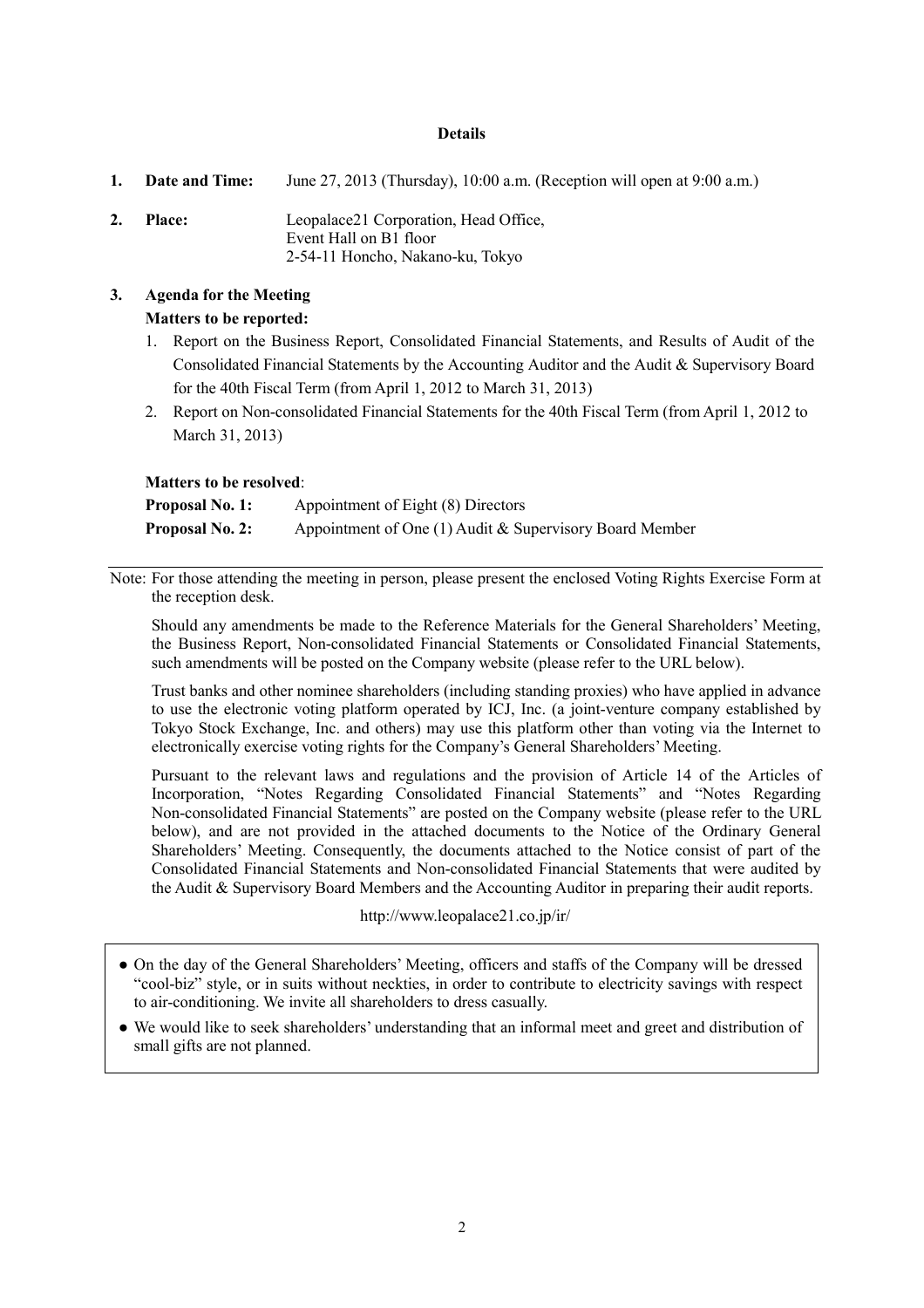# **Reference Materials for the General Shareholders' Meeting Proposal No. 1: Appointment of Eight (8) Directors**

The term of office of all seven (7) Directors will expire at the conclusion of this Ordinary General Shareholders' Meeting. Accordingly, it is proposed that eight (8) Directors be newly appointed (of them, six (6) are candidates for reappointment as Directors).

| Candidate<br>number | Name<br>(Date of birth) |               | Career summary, and positions and duties in the Company<br>(Significant concurrent positions outside the Company)                                                                                                                                                       | Number of the<br>Company's<br>shares held |
|---------------------|-------------------------|---------------|-------------------------------------------------------------------------------------------------------------------------------------------------------------------------------------------------------------------------------------------------------------------------|-------------------------------------------|
|                     | Eisei Miyama            | October 1977  | Joined Leopalace21 Corporation                                                                                                                                                                                                                                          |                                           |
|                     | (November 13, 1957)     | April 1990    | Manager of the 3rd Sales Department, Leopalace21<br>Corporation                                                                                                                                                                                                         |                                           |
|                     |                         | June 1990     | Director, Leopalace21 Corporation                                                                                                                                                                                                                                       |                                           |
|                     |                         | January 1993  | Manager of the Saitama Sales Department, Leopalace21<br>Corporation                                                                                                                                                                                                     |                                           |
|                     |                         | January 1996  | Executive Director of Management, Leopalace21<br>Corporation                                                                                                                                                                                                            |                                           |
|                     |                         | November 1996 | General Manager of the Leasing Business Headquarters,<br>Leopalace21 Corporation                                                                                                                                                                                        |                                           |
|                     |                         | April 2003    | Senior Managing Director, Leopalace21 Corporation                                                                                                                                                                                                                       |                                           |
|                     |                         | June 2006     | General Manager of the Broadband Business<br>Headquarters, Leopalace21 Corporation                                                                                                                                                                                      |                                           |
|                     |                         | October 2006  | General Manager of the East Japan Sales Headquarters,<br>Leasing Business Headquarters, Leopalace21 Corporation                                                                                                                                                         |                                           |
|                     |                         | June 2007     | General Manager of the Leasing Business Headquarters,<br>Leopalace21 Corporation                                                                                                                                                                                        |                                           |
| 1                   |                         | April 2008    | Deputy General Manager of the Sales Headquarters,<br>Leopalace21 Corporation<br>General Manager of the Silver Business Headquarters,<br>Leopalace21 Corporation<br>General Manager of the Hotel Business Headquarters,<br>Leopalace21 Corporation                       | 132,200 shares                            |
|                     |                         | April 2009    | Senior Managing Director and Senior Executive Officer,<br>Leopalace21 Corporation<br>Manager of the Management Planning Headquarters,<br>Leopalace21 Corporation                                                                                                        |                                           |
|                     |                         | November 2009 | Manager of the Leasing Business Division, Leopalace21<br>Corporation<br>Supervising Manager of Leopalace Center, Leasing<br>Business Division, Leopalace21 Corporation<br>Manager of the BB Promotion Department, Leasing<br>Business Division, Leopalace21 Corporation |                                           |
|                     |                         | December 2009 | Vice President and Representative Director, Leopalace21<br>Corporation<br>Manager of the 1st Sales Department, Leasing Business<br>Division, Leopalace21 Corporation                                                                                                    |                                           |
|                     |                         | February 2010 | President and CEO, Leopalace21 Corporation<br>(incumbent)<br>Manager of the Marketing and Sales Headquarters,<br>Leopalace21 Corporation                                                                                                                                |                                           |
|                     |                         | June 2010     | President and CEO, Leopalace21 Corporation<br>(incumbent)                                                                                                                                                                                                               |                                           |
|                     |                         |               | Significant concurrent positions outside the Company<br>Director, LEOPALACE GUAM CORPORATION                                                                                                                                                                            |                                           |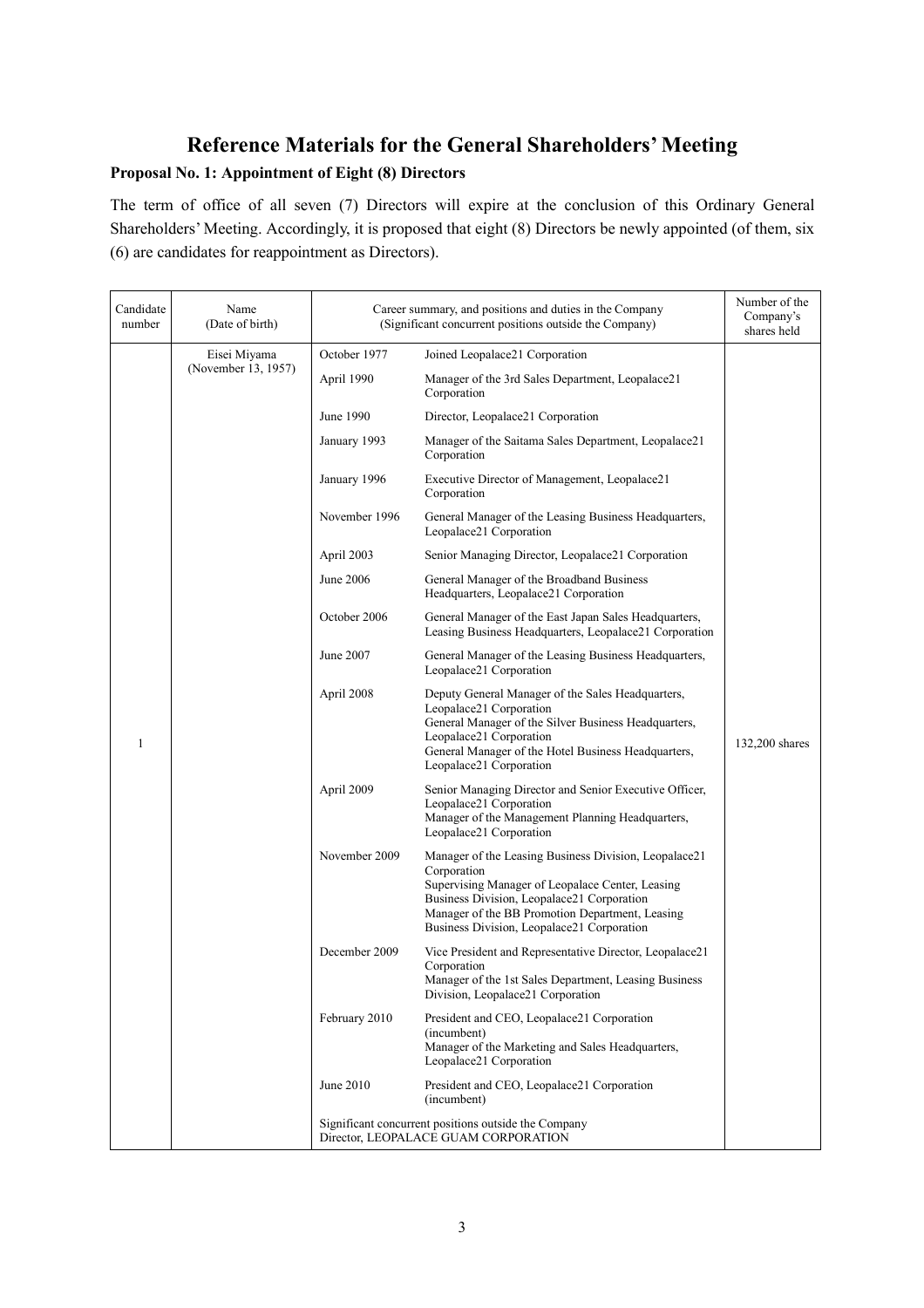| Candidate<br>number | Name<br>(Date of birth) |                  | Career summary, and positions and duties in the Company<br>(Significant concurrent positions outside the Company)                                                                                                                                                                                                                                 | Number of the<br>Company's<br>shares held |
|---------------------|-------------------------|------------------|---------------------------------------------------------------------------------------------------------------------------------------------------------------------------------------------------------------------------------------------------------------------------------------------------------------------------------------------------|-------------------------------------------|
|                     | Tadahiro Miyama         | September 1985   | Joined Leopalace21 Corporation                                                                                                                                                                                                                                                                                                                    |                                           |
|                     | (January 21, 1966)      | <b>July 1998</b> | General Manager of the Kanagawa Sales Headquarters,<br>Leopalace21 Corporation                                                                                                                                                                                                                                                                    |                                           |
|                     |                         | October 2002     | Manager of the Sales and Marketing General<br>Headquarters, Leopalace21 Corporation                                                                                                                                                                                                                                                               |                                           |
|                     |                         | June 2003        | Director, Leopalace21 Corporation<br>Deputy General Manager of the Sales and Marketing<br>General Headquarters, Leopalace21 Corporation                                                                                                                                                                                                           |                                           |
|                     |                         | June 2006        | Deputy General Manager of the Subcontracting Business<br>Headquarters, Leopalace21 Corporation                                                                                                                                                                                                                                                    |                                           |
|                     |                         | October 2006     | Director and Managing Executive Officer, Leopalace21<br>Corporation<br>General Manager of the Subcontracting Business<br>Headquarters, Leopalace21 Corporation                                                                                                                                                                                    |                                           |
|                     |                         | May 2007         | Executive Director of Management, Leopalace21<br>Corporation                                                                                                                                                                                                                                                                                      |                                           |
|                     |                         | June 2007        | General Manager of the East Japan Sales Headquarters,<br>Subcontracting Business Headquarters, Leopalace21<br>Corporation                                                                                                                                                                                                                         |                                           |
| $\overline{2}$      |                         | April 2009       | Executive Director of Management and Managing<br>Executive Officer, Leopalace21 Corporation<br>Manager of the Sales and Marketing General<br>Headquarters, Leopalace21 Corporation<br>Manager of the Subcontracting Business Department,<br>Leopalace21 Corporation<br>Manager of the Subcontracting Sales Department,<br>Leopalace21 Corporation | 11,500 shares                             |
|                     |                         | October 2009     | Manager of the Sales Planning Department,<br>Subcontracting Business Division, Leopalace21<br>Corporation                                                                                                                                                                                                                                         |                                           |
|                     |                         | April 2010       | Manager of the Construction Subcontracting Business<br>Division, Leopalace21 Corporation<br>Manager of the Eastern Japan Construction<br>Subcontracting Department, the Construction<br>Subcontracting Business Division, Leopalace21<br>Corporation                                                                                              |                                           |
|                     |                         | May 2011         | Director and Senior Executive Officer, Leopalace21<br>Corporation (incumbent)<br>Manager of the Marketing and Sales Headquarters,<br>Leopalace21 Corporation (incumbent)<br>Manager of the Leasing Business Division, Leopalace21<br>Corporation                                                                                                  |                                           |
|                     |                         | April 2012       | Manager of the Apartment Construction Subcontracting<br>Business Division, Leopalace21 Corporation (incumbent)                                                                                                                                                                                                                                    |                                           |
|                     |                         |                  | Significant concurrent positions outside the Company<br>Director, Leopalace Leasing Corporation<br>Director, PLAZA Guarantee CO., LTD.<br>President, Leopalace21 Business Consulting (Shanghai) Co., Ltd.                                                                                                                                         |                                           |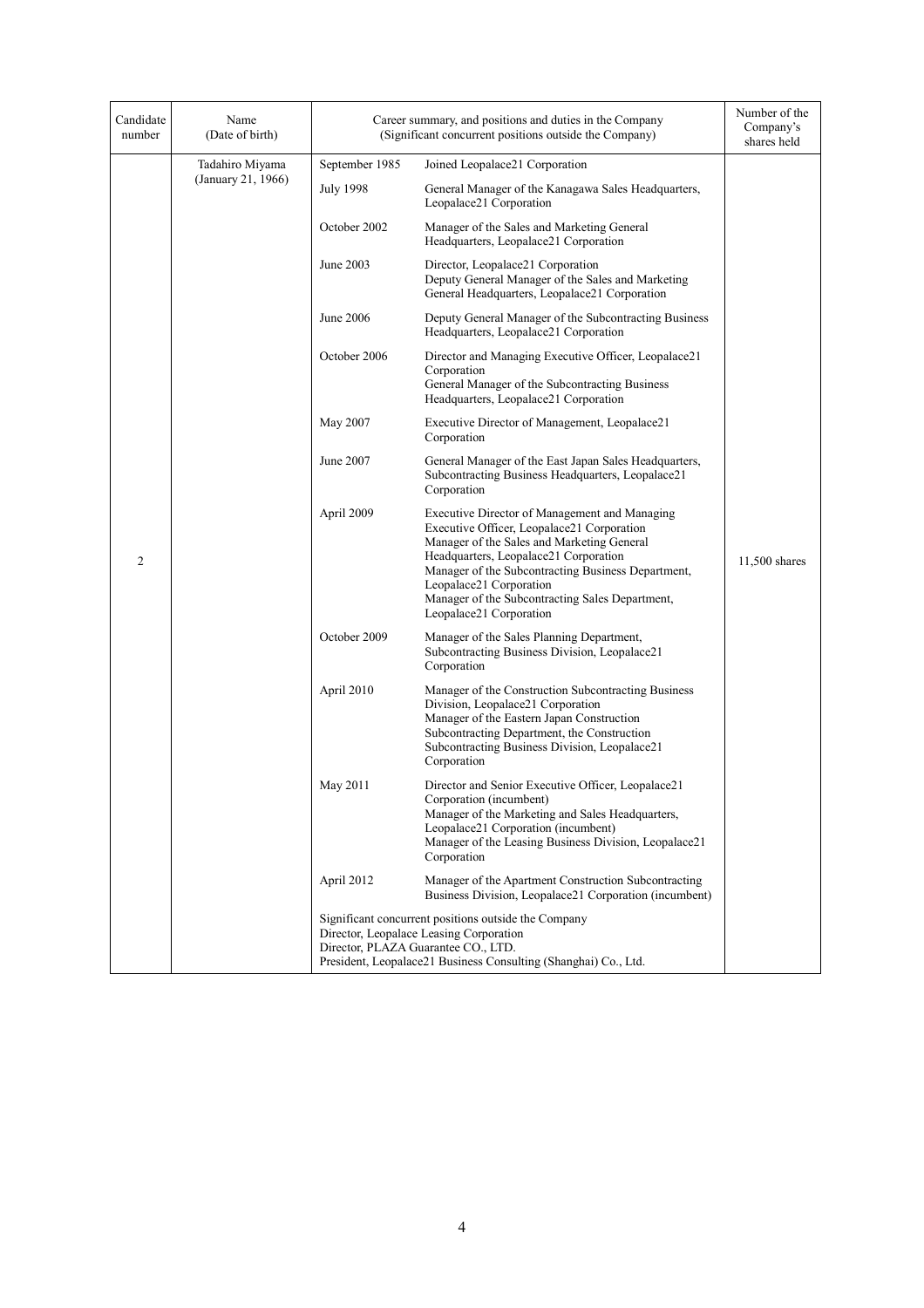| Candidate<br>number | Name<br>(Date of birth)              | Career summary, and positions and duties in the Company<br>(Significant concurrent positions outside the Company) |                                                                                                                                                                                        | Number of the<br>Company's<br>shares held |
|---------------------|--------------------------------------|-------------------------------------------------------------------------------------------------------------------|----------------------------------------------------------------------------------------------------------------------------------------------------------------------------------------|-------------------------------------------|
|                     | Yuzuru Sekiya<br>(September 1, 1957) | April 1980                                                                                                        | Joined The Sumitomo Bank, Limited (now Sumitomo<br>Mitsui Banking Corporation)                                                                                                         |                                           |
|                     |                                      | April 2004                                                                                                        | Manager of Tokyo Credit Business Dept. IV. Sumitomo<br>Mitsui Banking Corporation                                                                                                      |                                           |
|                     |                                      | June 2005                                                                                                         | General Manager of Kitakyushu Corporate Business<br>Office, Sumitomo Mitsui Banking Corporation                                                                                        |                                           |
|                     |                                      | April 2008                                                                                                        | Head of Credit Monitoring Dept. of Credit Dept. I, Middle<br>Market Banking Unit, Sumitomo Mitsui Banking<br>Corporation                                                               | 8,900 shares                              |
| 3                   |                                      | April 2010                                                                                                        | Joined Leopalace21 Corporation on loan<br>Executive Officer, Leopalace21 Corporation<br>Deputy General Manager of Management Headquarters,<br>Leopalace21 Corporation                  |                                           |
|                     |                                      | June 2010                                                                                                         | Director and Executive Officer, Leopalace21 Corporation                                                                                                                                |                                           |
|                     |                                      | May 2011                                                                                                          | Deputy Manager of the Business Management<br>Headquarters, Leopalace21 Corporation                                                                                                     |                                           |
|                     |                                      | April 2012                                                                                                        | Director and Managing Executive Officer, Leopalace21<br>Corporation (incumbent)<br>Manager of the Business Management Headquarters,<br>Leopalace21 Corporation                         |                                           |
|                     |                                      | April 2013                                                                                                        | Manager of the General Planning Headquarters,<br>Leopalace21 Corporation (incumbent)<br>Deputy Manager of the Business Management<br>Headquarters, Leopalace21 Corporation (incumbent) |                                           |
|                     |                                      |                                                                                                                   | Significant concurrent positions outside the Company<br>Director, LEOPALACE GUAM CORPORATION                                                                                           |                                           |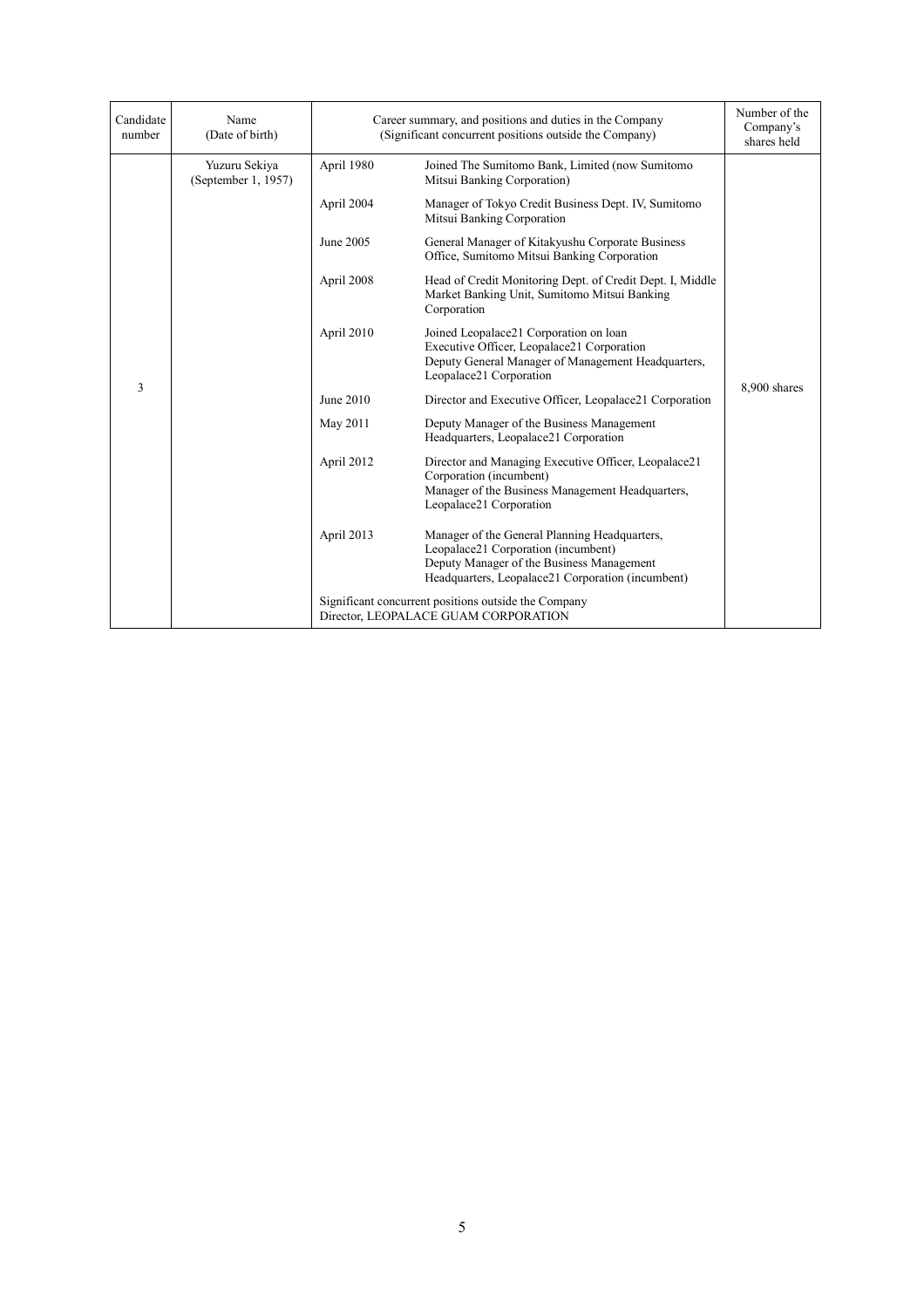| Candidate<br>number | Name<br>(Date of birth)           | Career summary, and positions and duties in the Company<br>(Significant concurrent positions outside the Company) | Number of the<br>Company's<br>shares held                                                                                                                                                                                     |               |
|---------------------|-----------------------------------|-------------------------------------------------------------------------------------------------------------------|-------------------------------------------------------------------------------------------------------------------------------------------------------------------------------------------------------------------------------|---------------|
|                     | Yoshikazu Miike<br>(July 8, 1957) | April 1976                                                                                                        | Joined Sankei Co., Ltd.                                                                                                                                                                                                       | 64,900 shares |
|                     |                                   | October 1980                                                                                                      | Joined Leopalace21 Corporation                                                                                                                                                                                                |               |
|                     |                                   | April 1999                                                                                                        | Manager of the Sales and Marketing General<br>Headquarters, Leopalace21 Corporation                                                                                                                                           |               |
|                     |                                   | June 1999                                                                                                         | Director, Leopalace21 Corporation<br>Deputy General Manager of the Sales and Marketing<br>General Headquarters, Leopalace21 Corporation                                                                                       |               |
|                     |                                   | October 2003                                                                                                      | Deputy General Manager of the Leasing Business<br>Headquarters, Leopalace21 Corporation                                                                                                                                       |               |
|                     |                                   | October 2006                                                                                                      | Director and Managing Executive Officer, Leopalace21<br>Corporation (incumbent)<br>Representative in charge of the Kyushu region, West<br>Japan Sales Headquarters, Leasing Business<br>Headquarters, Leopalace21 Corporation |               |
|                     |                                   | June 2007                                                                                                         | Representative in charge of the West Japan regions,<br>Leasing Business Headquarters, Leopalace21 Corporation                                                                                                                 |               |
|                     |                                   | April 2008                                                                                                        | Representative in charge of the East Japan regions,<br>Leasing Business Headquarters, Leopalace21 Corporation                                                                                                                 |               |
| 4                   |                                   | April 2009                                                                                                        | Manager of the Related Business Headquarters,<br>Leopalace21 Corporation<br>Manager of the Silver Business Department, Leopalace21<br>Corporation                                                                             |               |
|                     |                                   | April 2010                                                                                                        | Manager of the Leasing Business Division, Leopalace21<br>Corporation<br>Manager of the Western Japan Leasing and Administration<br>Department, Leasing Business Division, Leopalace21<br>Corporation                          |               |
|                     |                                   | May 2011                                                                                                          | Manager of the Related Businesses Division,<br>Leopalace21 Corporation                                                                                                                                                        |               |
|                     |                                   | February 2012                                                                                                     | Manager of the Hotel and Resort Business Division,<br>Leopalace21 Corporation                                                                                                                                                 |               |
|                     |                                   | April 2012                                                                                                        | Deputy Manager of the Related Businesses Division,<br>Leopalace21 Corporation                                                                                                                                                 |               |
|                     |                                   | April 2013                                                                                                        | Manager of the Hotel and Resort Business Division,<br>Leopalace21 Corporation (incumbent)                                                                                                                                     |               |
|                     |                                   |                                                                                                                   | Significant concurrent positions outside the Company<br>Representative Director, Leopalace Travel, Ltd.<br>Director, LEOPALACE GUAM CORPORATION                                                                               |               |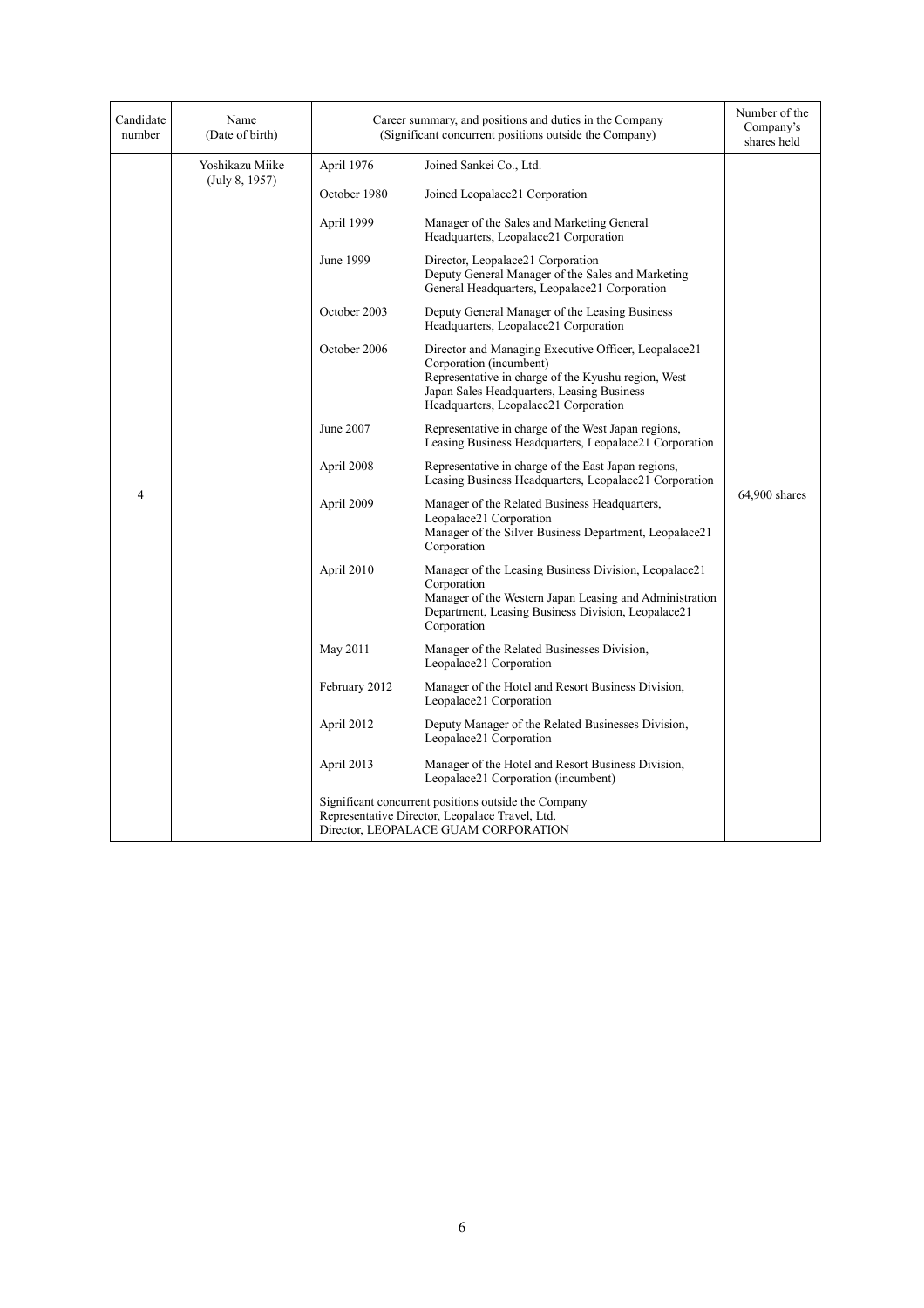| Candidate<br>number | Name<br>(Date of birth)        |                  | Career summary, and positions and duties in the Company<br>(Significant concurrent positions outside the Company)                                                                               | Number of the<br>Company's<br>shares held |
|---------------------|--------------------------------|------------------|-------------------------------------------------------------------------------------------------------------------------------------------------------------------------------------------------|-------------------------------------------|
|                     | Kou Kimura                     | April 1981       | Joined Keio Eiga Co., Ltd.                                                                                                                                                                      |                                           |
|                     | (January 19, 1955)             | May 1984         | Joined Leopalace21 Corporation                                                                                                                                                                  |                                           |
|                     |                                | May 1995         | Manager of the Construction Department, Construction<br>Division, Leopalace21 Corporation                                                                                                       |                                           |
|                     |                                | June 1999        | Director, Leopalace21 Corporation                                                                                                                                                               |                                           |
|                     |                                | May 2002         | Manager of the Construction Division, Leopalace21<br>Corporation                                                                                                                                |                                           |
|                     |                                | June 2006        | General Manager of the Construction Headquarters,<br>Leopalace21 Corporation                                                                                                                    |                                           |
| 5                   |                                | October 2006     | Director and Managing Executive Officer, Leopalace21<br>Corporation (incumbent)                                                                                                                 | 25,700 shares                             |
|                     |                                | April 2009       | Manager of the Construction Division, Leopalace21<br>Corporation                                                                                                                                |                                           |
|                     |                                | April 2010       | Manager of the Core Business Management Division,<br>Leopalace21 Corporation                                                                                                                    |                                           |
|                     |                                | May 2011         | Manager of the Apartment Construction Subcontracting<br>Business Division, Leopalace21 Corporation                                                                                              |                                           |
|                     |                                | April 2012       | Deputy Manager of the Apartment Construction<br>Subcontracting Business Division, Leopalace21<br>Corporation (incumbent)                                                                        |                                           |
|                     | New Candidate<br>Kazuto Tajiri | April 1975       | Joined The Kyowa Bank, Ltd. (now Resona Bank,<br>Limited)                                                                                                                                       |                                           |
|                     | (August 22, 1952)              | October 1998     | General Manager of Credit 4th Department, The Kyowa<br>Bank, Ltd. (now Resona Bank, Limited)                                                                                                    |                                           |
|                     |                                | June 2002        | General Manager of Credit 2nd Department, The Asahi<br>Bank, Ltd. (now Resona Bank, Limited)                                                                                                    |                                           |
| 6                   |                                | March 2003       | General Manager of Credit 2nd Department, Saitama<br>Resona Bank, Limited                                                                                                                       |                                           |
|                     |                                | <b>July 2004</b> | Joined Resona Research Institute Co., Ltd. on loan<br>General Manager of Tokyo Consulting Department                                                                                            | 0 shares                                  |
|                     |                                | <b>June 2008</b> | Executive Officer, Head and General Manager of Tokyo<br>Sales Department, Resona Research Institute Co., Ltd.                                                                                   |                                           |
|                     |                                | December 2009    | Managing Executive Officer, Head of Tokyo<br>Headquarters, Tokyo Sales Department, Saitama Sales<br>Department and Consulting Department, Resona Research<br>Institute Co., Ltd.                |                                           |
|                     |                                | April 2013       | Joined Leopalace21 Corporation<br>Managing Executive Officer, Leopalace21 Corporation<br>(incumbent)<br>Manager of the Business Management Headquarters,<br>Leopalace21 Corporation (incumbent) |                                           |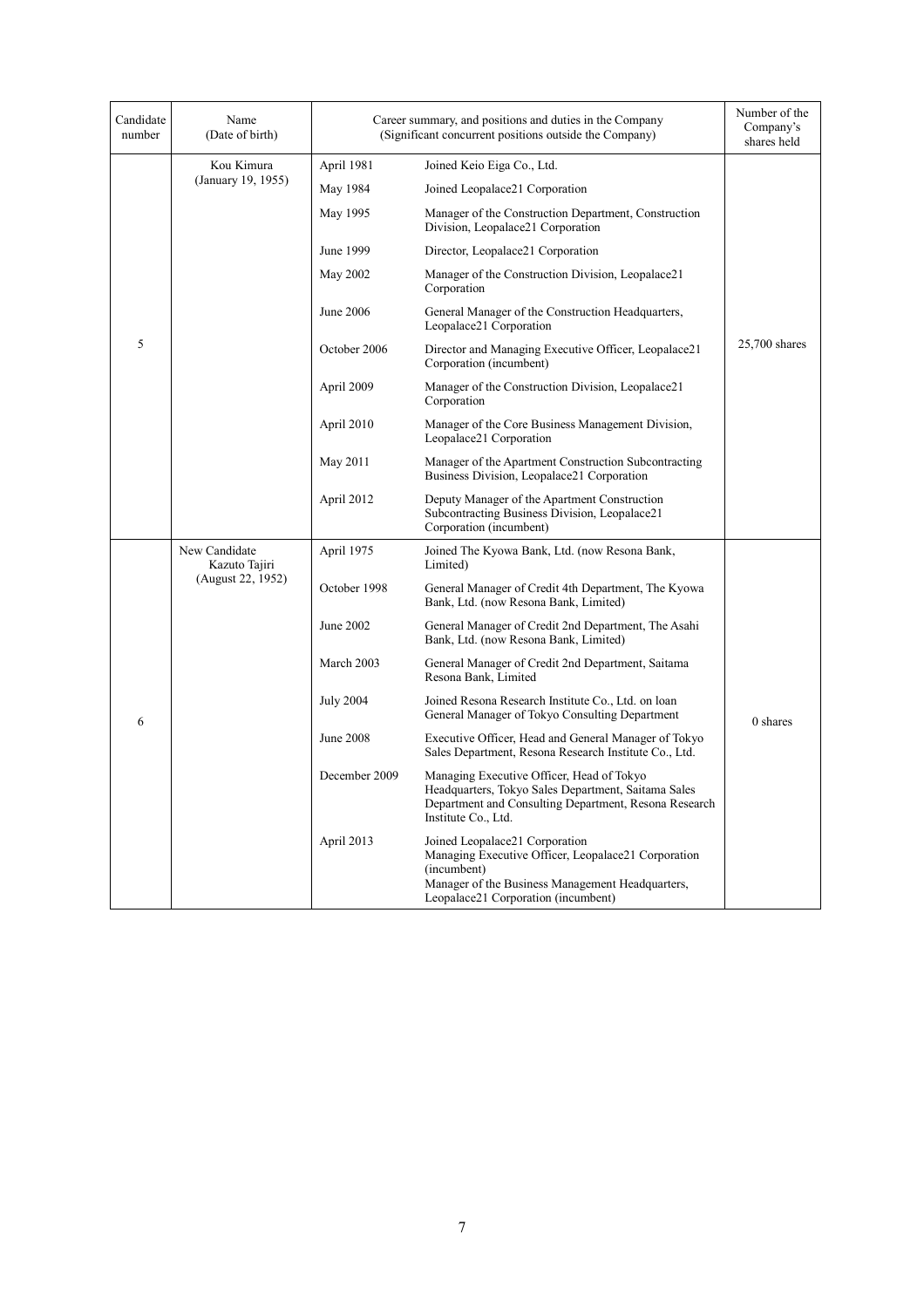| Candidate<br>number | Name<br>(Date of birth)              | Career summary, and positions and duties in the Company<br>(Significant concurrent positions outside the Company) | Number of the<br>Company's<br>shares held                                                                                             |                |
|---------------------|--------------------------------------|-------------------------------------------------------------------------------------------------------------------|---------------------------------------------------------------------------------------------------------------------------------------|----------------|
|                     | New Candidate                        | April 1980                                                                                                        | Joined NISSANSHA INC.                                                                                                                 |                |
|                     | Hiroyuki Harada<br>(January 7, 1955) | January 1985                                                                                                      | Joined Leopalace21 Corporation                                                                                                        |                |
|                     |                                      | April 1999                                                                                                        | Manager of the Advertising Department, Leopalace21<br>Corporation                                                                     |                |
|                     |                                      | October 2004                                                                                                      | Manager of the Personnel Department, Leopalace21<br>Corporation                                                                       |                |
|                     |                                      | May 2007                                                                                                          | Executive Officer, Leopalace21 Corporation                                                                                            |                |
| $\overline{7}$      |                                      | May 2011                                                                                                          | Manager of the General and Legal Affairs Department,<br>Leopalace21 Corporation                                                       | $3,100$ shares |
|                     |                                      | April 2012                                                                                                        | Executive Officer, Leopalace21 Corporation (incumbent)<br>Manager of the Personnel Department, Leopalace21<br>Corporation (incumbent) |                |
|                     |                                      | April 2013                                                                                                        | Deputy Manager of the Business Management<br>Headquarters, Leopalace21 Corporation (incumbent)                                        |                |
|                     |                                      |                                                                                                                   | Significant concurrent positions outside the Company<br>Representative Director, Leopalace Smile Co., Ltd.                            |                |
|                     | <b>Outside Director</b>              | April 1987                                                                                                        | Joined The Fuji Bank, Limited (now Mizuho Bank, Ltd.)                                                                                 |                |
| 8                   | Tetsuji Taya<br>(December 14, 1963)  | April 2007                                                                                                        | Board Member & Managing Director, Industrial Growth<br>Platform, Inc.                                                                 |                |
|                     |                                      | September 2009                                                                                                    | Representative Director, Industrial Growth Platform, Inc.                                                                             |                |
|                     |                                      | June 2010                                                                                                         | Director, Leopalace21 Corporation (incumbent)                                                                                         | 1,800 shares   |
|                     |                                      | March 2011                                                                                                        | Board Member & Managing Director, Industrial Growth<br>Platform, Inc. (incumbent)                                                     |                |
|                     |                                      |                                                                                                                   | Significant concurrent positions outside the Company<br>Board Member & Managing Director, Industrial Growth Platform, Inc.            |                |

Notes:

- 1. There is no particular conflict of interest between any of the candidates and the Company.
- 2. Mr. Tetsuji Taya is a candidate for Outside Director.
- 3. Mr. Tetsuji Taya will use his abundant knowledge and experience accumulated during his career as well as his keen insight to provide advice on the overall management of the Company and strengthen the monitoring functions of the execution of duties, therefore, we ask for his appointment as Outside Director.
- 4. Mr. Tetsuji Taya is currently an Outside Director of the Company. His term as an Outside Director will be three years at the conclusion of this General Shareholders' Meeting.
- 5. In accordance with the provisions of Article 427, Paragraph 1 of the Companies Act, the Company has entered into a limited liability agreement with Mr. Taya limiting his liability for damages under Article 423, Paragraph 1 of the Companies Act, to the minimum limit amount prescribed by laws and regulations. The Company will continue this agreement if his reappointment is approved.